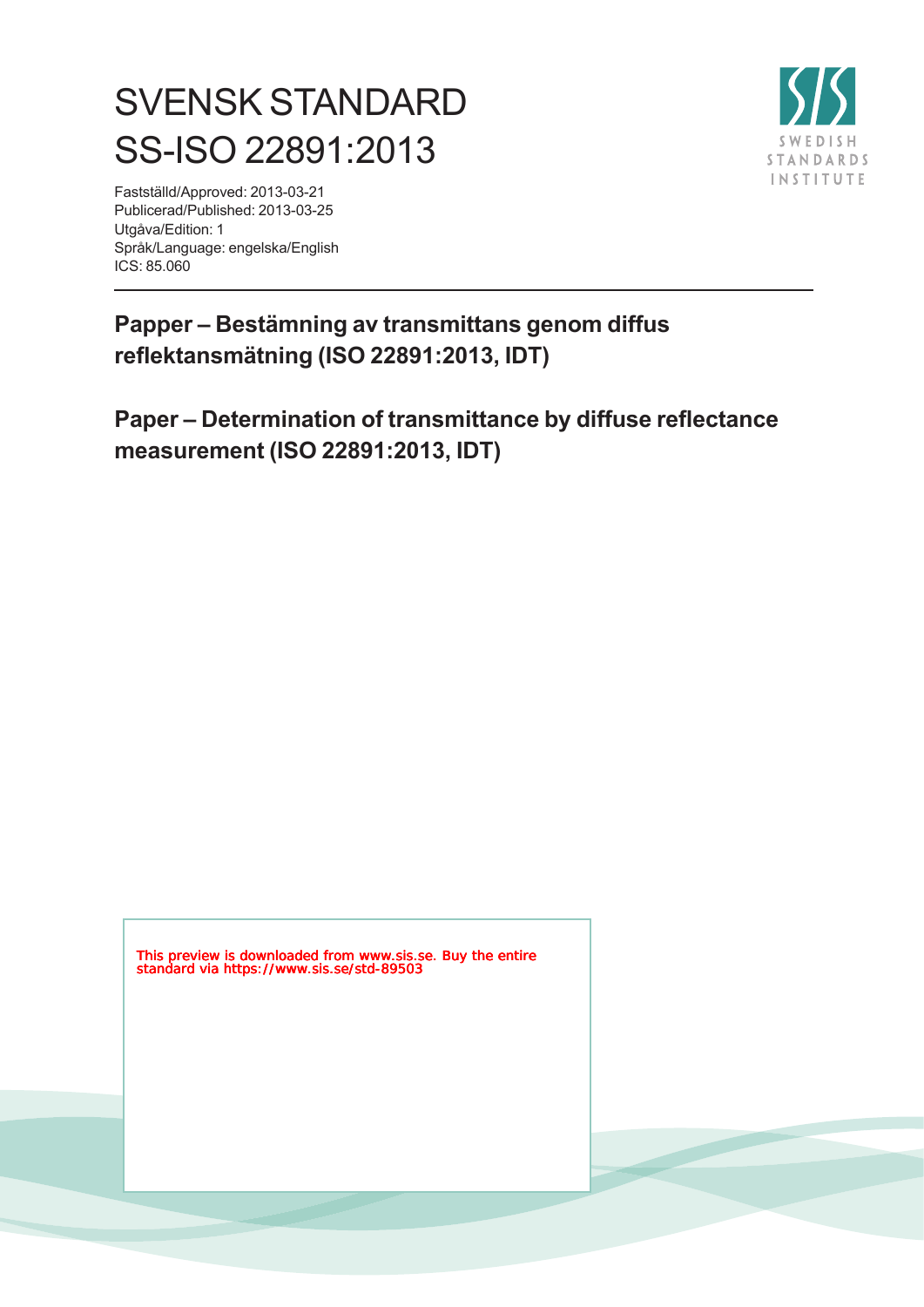## Standarder får världen att fungera

*SIS (Swedish Standards Institute) är en fristående ideell förening med medlemmar från både privat och offentlig sektor. Vi är en del av det europeiska och globala nätverk som utarbetar internationella standarder. Standarder är dokumenterad kunskap utvecklad av framstående aktörer inom industri, näringsliv och samhälle och befrämjar handel över gränser, bidrar till att processer och produkter blir säkrare samt effektiviserar din verksamhet.* 

#### **Delta och påverka**

Som medlem i SIS har du möjlighet att påverka framtida standarder inom ditt område på nationell, europeisk och global nivå. Du får samtidigt tillgång till tidig information om utvecklingen inom din bransch.

#### **Ta del av det färdiga arbetet**

Vi erbjuder våra kunder allt som rör standarder och deras tillämpning. Hos oss kan du köpa alla publikationer du behöver – allt från enskilda standarder, tekniska rapporter och standardpaket till handböcker och onlinetjänster. Genom vår webbtjänst e-nav får du tillgång till ett lättnavigerat bibliotek där alla standarder som är aktuella för ditt företag finns tillgängliga. Standarder och handböcker är källor till kunskap. Vi säljer dem.

#### **Utveckla din kompetens och lyckas bättre i ditt arbete**

Hos SIS kan du gå öppna eller företagsinterna utbildningar kring innehåll och tillämpning av standarder. Genom vår närhet till den internationella utvecklingen och ISO får du rätt kunskap i rätt tid, direkt från källan. Med vår kunskap om standarders möjligheter hjälper vi våra kunder att skapa verklig nytta och lönsamhet i sina verksamheter.

**Vill du veta mer om SIS eller hur standarder kan effektivisera din verksamhet är du välkommen in på www.sis.se eller ta kontakt med oss på tel 08-555 523 00.**

## Standards make the world go round

*SIS (Swedish Standards Institute) is an independent non-profit organisation with members from both the private and public sectors. We are part of the European and global network that draws up international standards. Standards consist of documented knowledge developed by prominent actors within the industry, business world and society. They promote cross-border trade, they help to make processes and products safer and they streamline your organisation.*

#### **Take part and have influence**

As a member of SIS you will have the possibility to participate in standardization activities on national, European and global level. The membership in SIS will give you the opportunity to influence future standards and gain access to early stage information about developments within your field.

#### **Get to know the finished work**

We offer our customers everything in connection with standards and their application. You can purchase all the publications you need from us - everything from individual standards, technical reports and standard packages through to manuals and online services. Our web service e-nav gives you access to an easy-to-navigate library where all standards that are relevant to your company are available. Standards and manuals are sources of knowledge. We sell them.

#### **Increase understanding and improve perception**

With SIS you can undergo either shared or in-house training in the content and application of standards. Thanks to our proximity to international development and ISO you receive the right knowledge at the right time, direct from the source. With our knowledge about the potential of standards, we assist our customers in creating tangible benefit and profitability in their organisations.

**If you want to know more about SIS, or how standards can streamline your organisation, please visit www.sis.se or contact us on phone +46 (0)8-555 523 00**



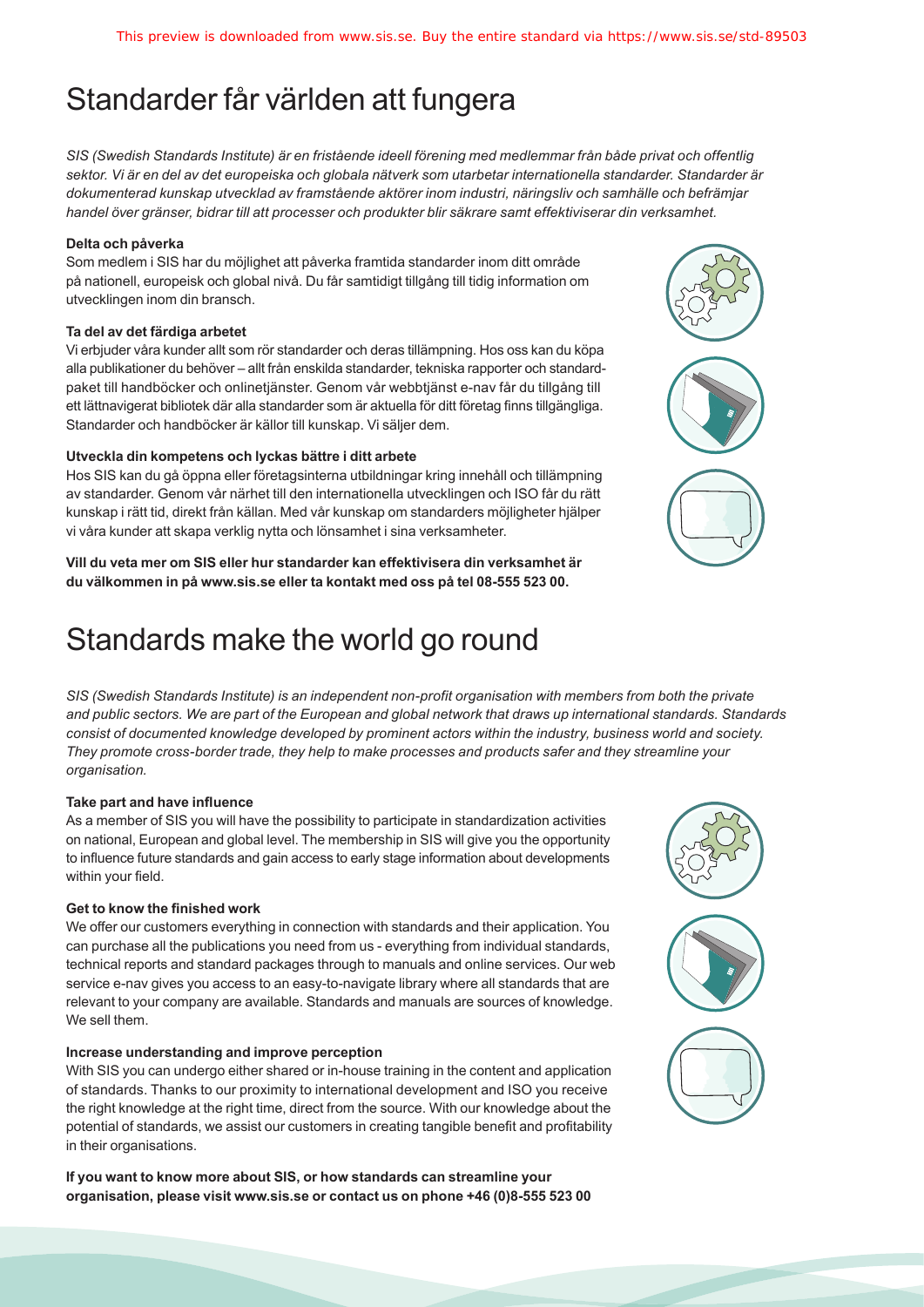Den internationella standarden ISO 22891:2013 gäller som svensk standard. Detta dokument innehåller den officiella engelska versionen av ISO 22891:2013.

The International Standard ISO 22891:2013 has the status of a Swedish Standard. This document contains the official English version of ISO 22891:2013.

© Copyright/Upphovsrätten till denna produkt tillhör SIS, Swedish Standards Institute, Stockholm, Sverige. Användningen av denna produkt regleras av slutanvändarlicensen som återfinns i denna produkt, se standardens sista sidor.

© Copyright SIS, Swedish Standards Institute, Stockholm, Sweden. All rights reserved. The use of this product is governed by the end-user licence for this product. You will find the licence in the end of this document.

*Upplysningar om sakinnehållet i standarden lämnas av SIS, Swedish Standards Institute, telefon 08-555 520 00. Standarder kan beställas hos SIS Förlag AB som även lämnar allmänna upplysningar om svensk och utländsk standard.*

*Information about the content of the standard is available from the Swedish Standards Institute (SIS), telephone +46 8 555 520 00. Standards may be ordered from SIS Förlag AB, who can also provide general information about Swedish and foreign standards.*

Standarden är framtagen av kommittén för Fysikaliska provningsmetoder, SIS/TK 157/AG 1.

Har du synpunkter på innehållet i den här standarden, vill du delta i ett kommande revideringsarbete eller vara med och ta fram andra standarder inom området? Gå in på www.sis.se - där hittar du mer information.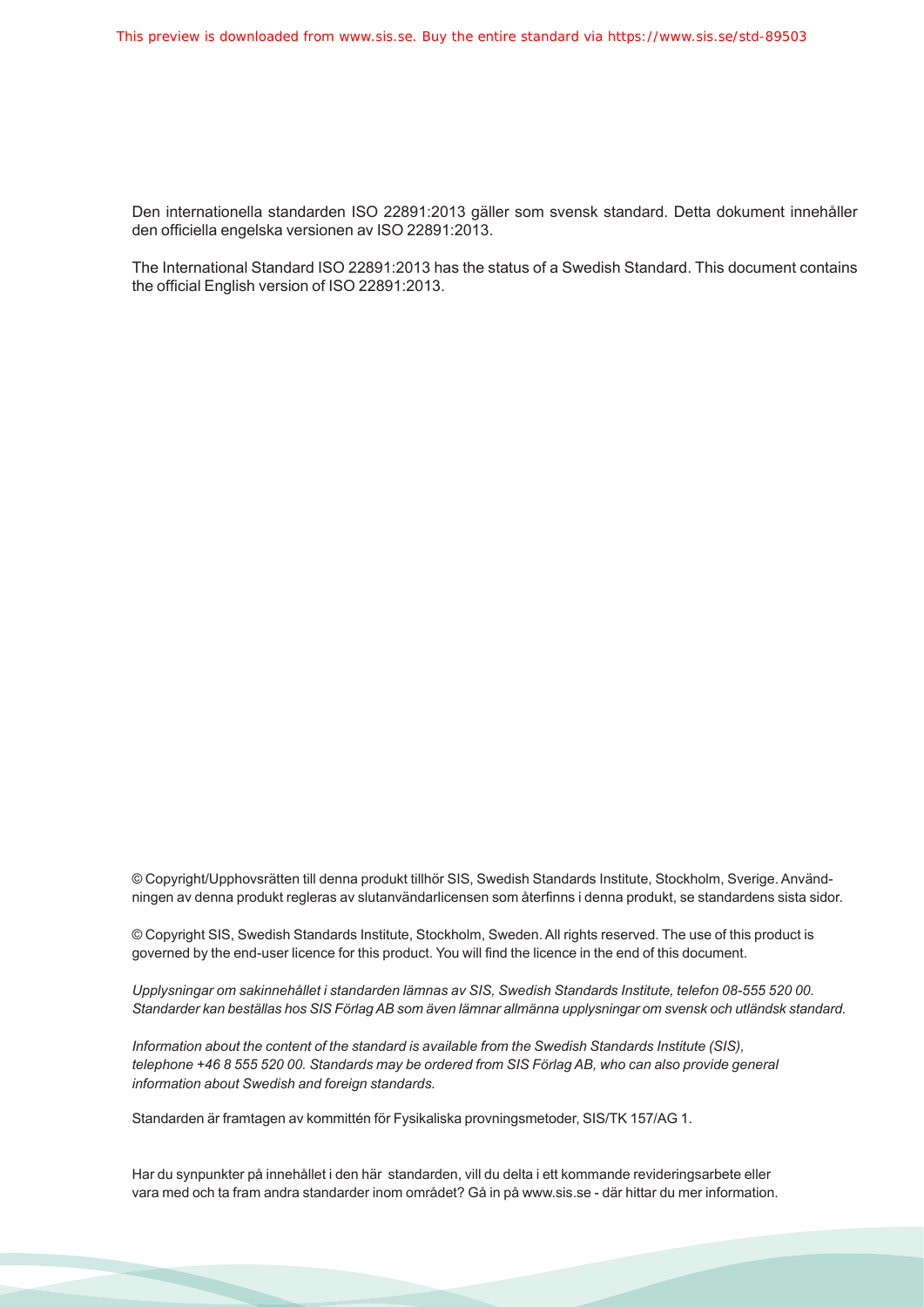This preview is downloaded from www.sis.se. Buy the entire standard via https://www.sis.se/std-89503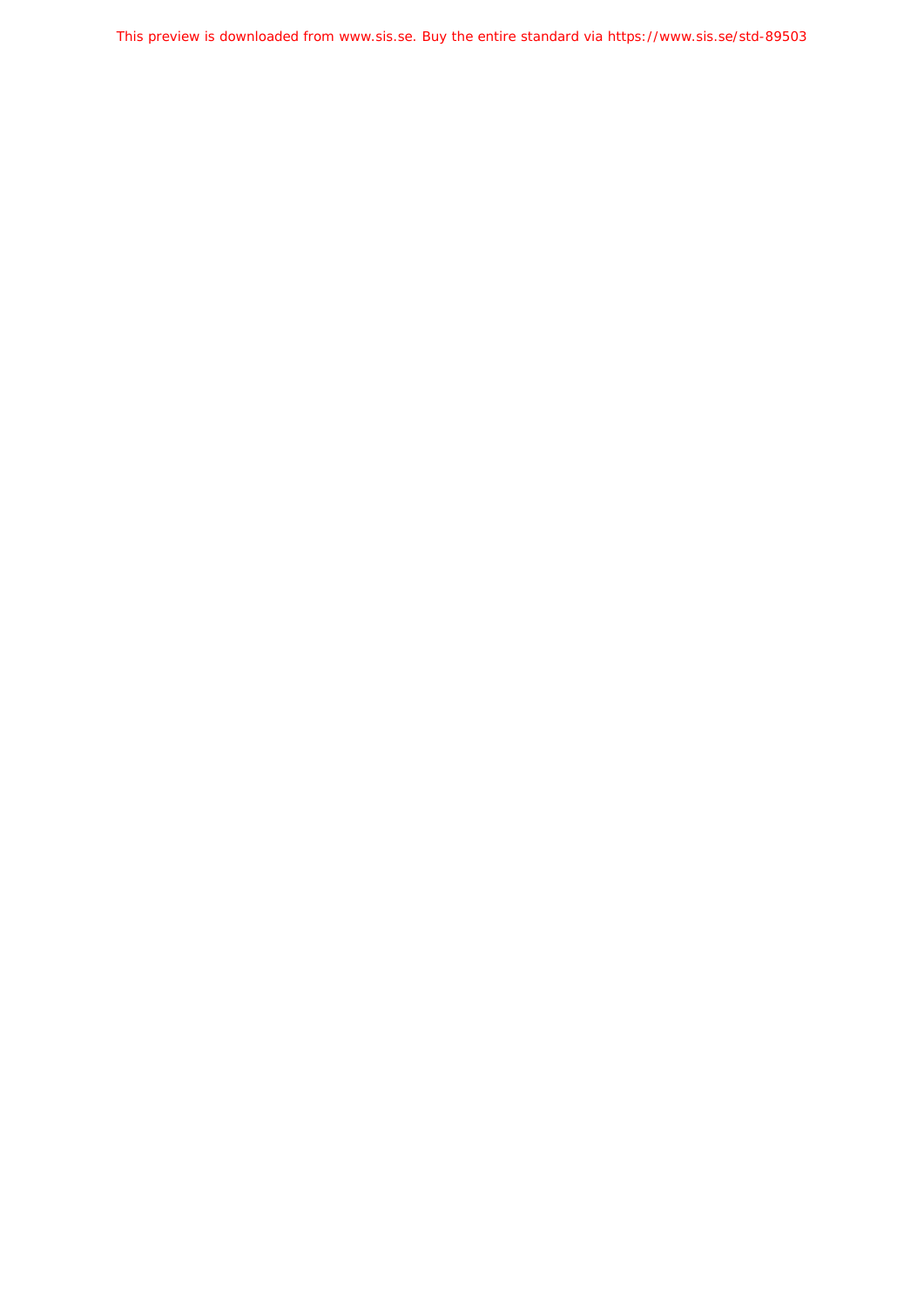## **Contents**

|                | Foreword                                                                                                                                                                                                                                                                                                                                                                                |  |
|----------------|-----------------------------------------------------------------------------------------------------------------------------------------------------------------------------------------------------------------------------------------------------------------------------------------------------------------------------------------------------------------------------------------|--|
|                |                                                                                                                                                                                                                                                                                                                                                                                         |  |
| 1              | $\textbf{Scope} \texttt{} \texttt{} \texttt{} \texttt{} \texttt{} \texttt{} \texttt{} \texttt{} \texttt{} \texttt{} \texttt{} \texttt{} \texttt{} \texttt{} \texttt{} \texttt{} \texttt{} \texttt{} \texttt{} \texttt{} \texttt{} \texttt{} \texttt{} \texttt{} \texttt{} \texttt{} \texttt{} \texttt{} \texttt{} \texttt{} \texttt{} \texttt{} \texttt{} \texttt{} \texttt{} \texttt{$ |  |
| $\overline{2}$ |                                                                                                                                                                                                                                                                                                                                                                                         |  |
| 3              | Terms and definitions <b>Executive Construction</b> and the state of the state of the state of the state of the state of the state of the state of the state of the state of the state of the state of the state of the state of th                                                                                                                                                     |  |
| 4              | Principle 3                                                                                                                                                                                                                                                                                                                                                                             |  |
| 5              |                                                                                                                                                                                                                                                                                                                                                                                         |  |
| 6              |                                                                                                                                                                                                                                                                                                                                                                                         |  |
| 7              | Preparation of test pieces 4                                                                                                                                                                                                                                                                                                                                                            |  |
| 8              |                                                                                                                                                                                                                                                                                                                                                                                         |  |
| 9              |                                                                                                                                                                                                                                                                                                                                                                                         |  |
| 10             | Calculation<br>Test report                                                                                                                                                                                                                                                                                                                                                              |  |
|                | Annex A (normative) Spectral characteristics of reflectometers for measuring luminous                                                                                                                                                                                                                                                                                                   |  |
|                | Annex B (informative) Relationship between transmittance and opacity <b>Manual Community</b> 8                                                                                                                                                                                                                                                                                          |  |
|                | Annex C (informative) Precision <b>Execution</b> 4 and 2011 120 and 2012 121 and 2013                                                                                                                                                                                                                                                                                                   |  |
|                |                                                                                                                                                                                                                                                                                                                                                                                         |  |

Page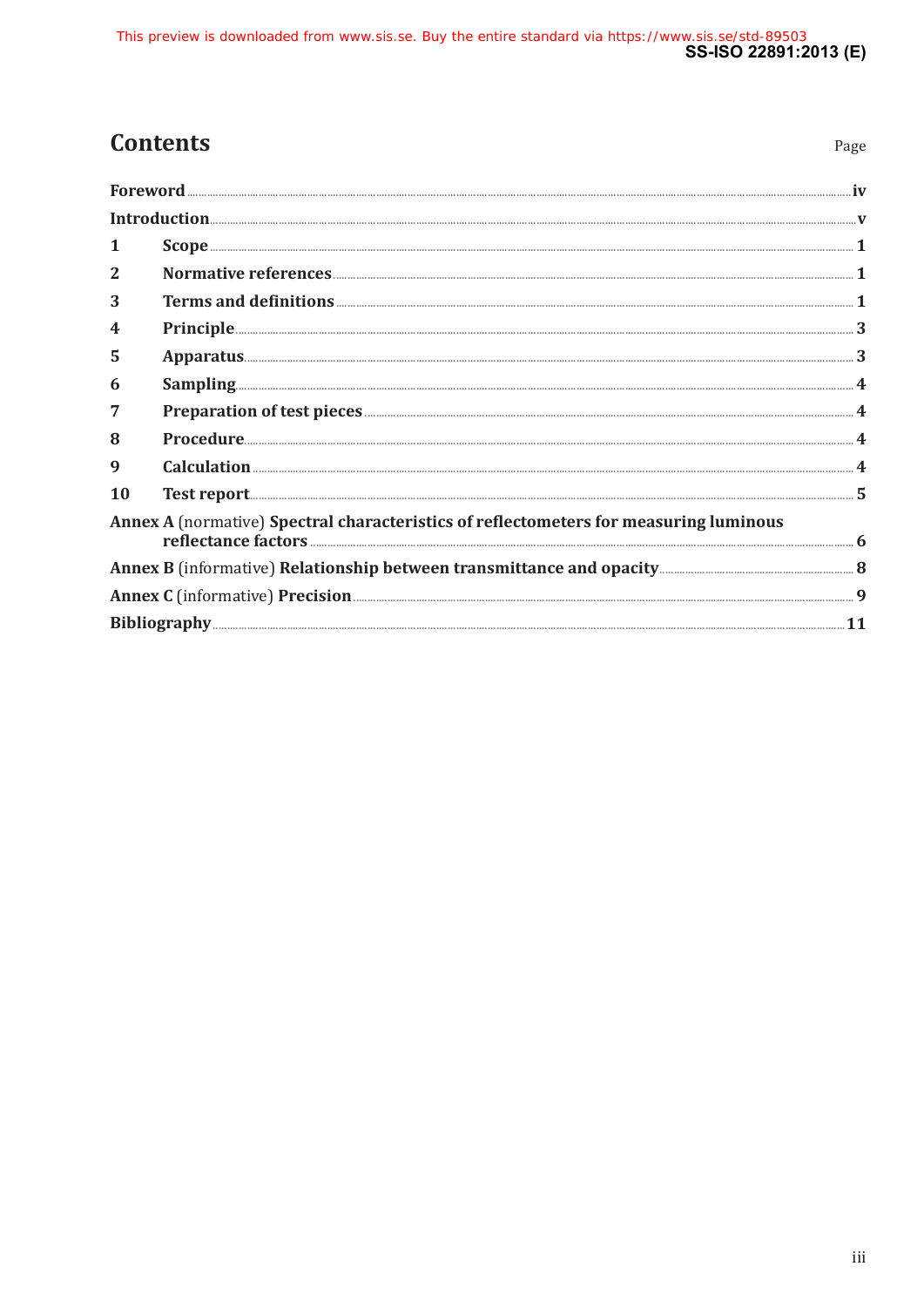### <span id="page-5-0"></span>**Foreword**

ISO (the International Organization for Standardization) is a worldwide federation of national standards bodies (ISO member bodies). The work of preparing International Standards is normally carried out through ISO technical committees. Each member body interested in a subject for which a technical committee has been established has the right to be represented on that committee. International organizations, governmental and non-governmental, in liaison with ISO, also take part in the work. ISO collaborates closely with the International Electrotechnical Commission (IEC) on all matters of electrotechnical standardization.

International Standards are drafted in accordance with the rules given in the ISO/IEC Directives, Part 2.

The main task of technical committees is to prepare International Standards. Draft International Standards adopted by the technical committees are circulated to the member bodies for voting. Publication as an International Standard requires approval by at least 75 % of the member bodies casting a vote.

Attention is drawn to the possibility that some of the elements of this document may be the subject of patent rights. ISO shall not be held responsible for identifying any or all such patent rights.

ISO 22891 was prepared by Technical Committee ISO/TC 6, *Paper, board and pulps*.

This second edition cancels and replaces the first edition (ISO 22891:2007), of which it constitutes a minor revision.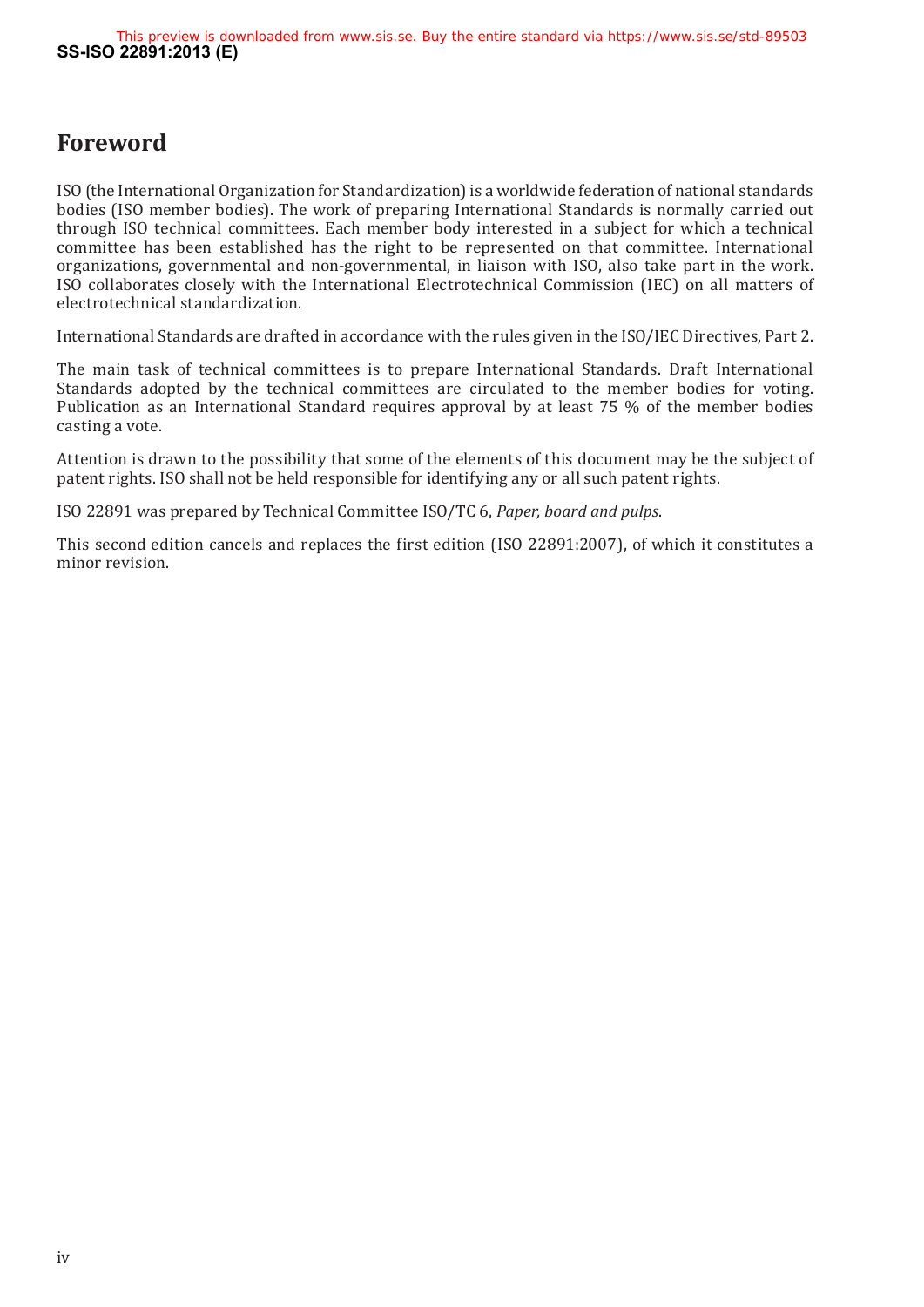## <span id="page-6-0"></span>**Introduction**

This International Standard presents a method of determining the transmittance indirectly from reflectance factor data obtained by measurement under specified conditions. The equation used to calculate the transmittance is based on the Kubelka-Munk theory of light scattering and light absorption, and the equation can therefore only be strictly applied if measurements are made on materials which scatter light sufficiently to justify the application of this theory.

The reflectance factor depends on the conditions of measurement, and particularly on the spectral and geometric characteristics of the instrument used for its determination. This International Standard should therefore be read in conjunction with ISO 2469 and ISO 2471.

The transmittance value obtained by this method is a single value compatible with the opacity value determined according to ISO 2471, since all measurements are related to the luminance factor calculated with respect to the CIE illuminant C.

The method described in this International Standard gives only the total transmittance and does not distinguish between regular transmittance and diffuse transmittance. It does not provide a direct measure of the ability to distinguish, for example, written text through a transparent medium. This can be assessed only if the ratio of the regular to the diffuse transmittance is known.

It is emphasized that this method is for the determination not of the transmittance by direct measurement but of the transmittance obtained indirectly from reflectance factor measurements. Under ideal conditions, they are the same, but in practice, it can be necessary to emphasize the difference.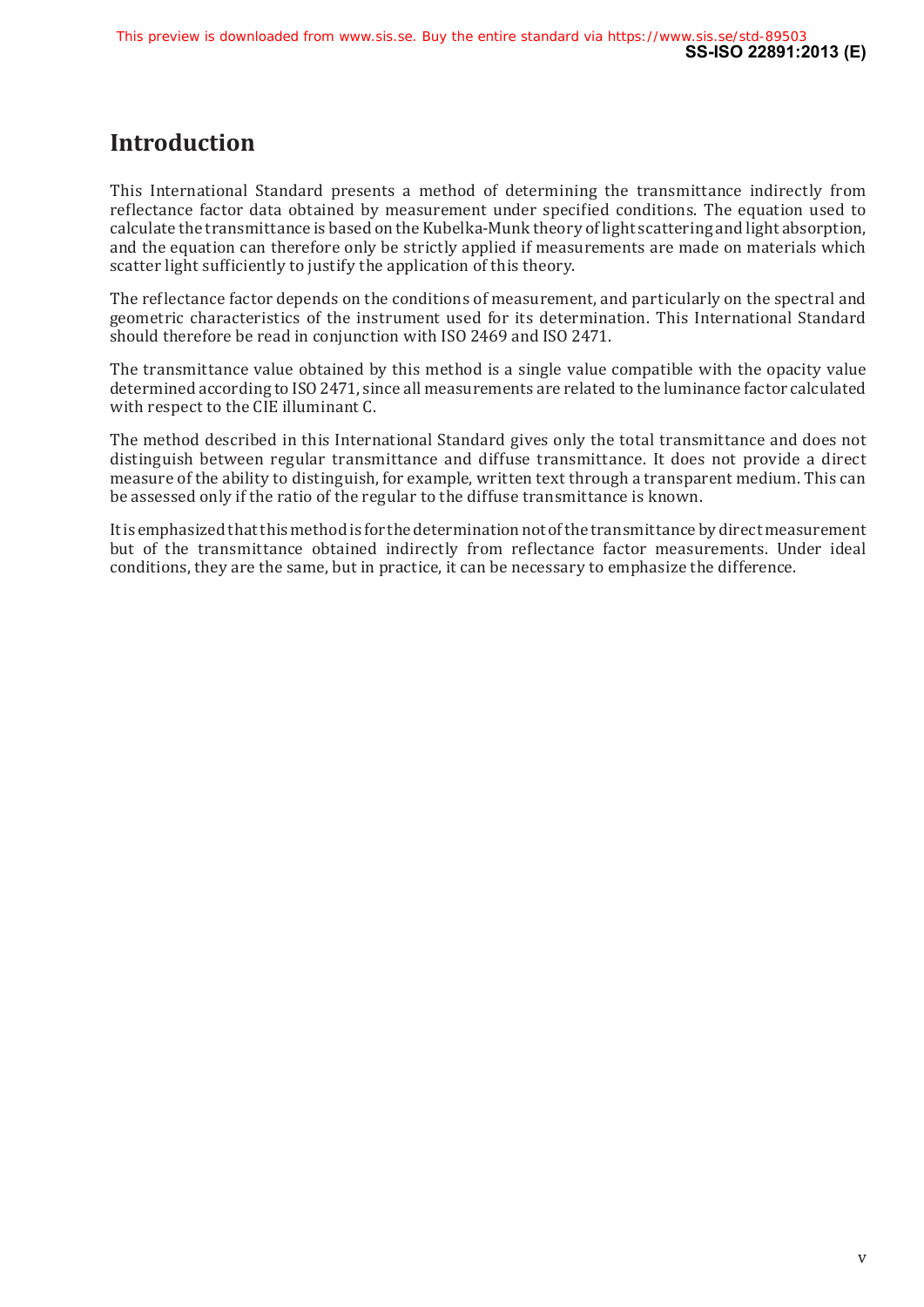**SS-ISO 22891:2013 (E)** This preview is downloaded from www.sis.se. Buy the entire standard via https://www.sis.se/std-89503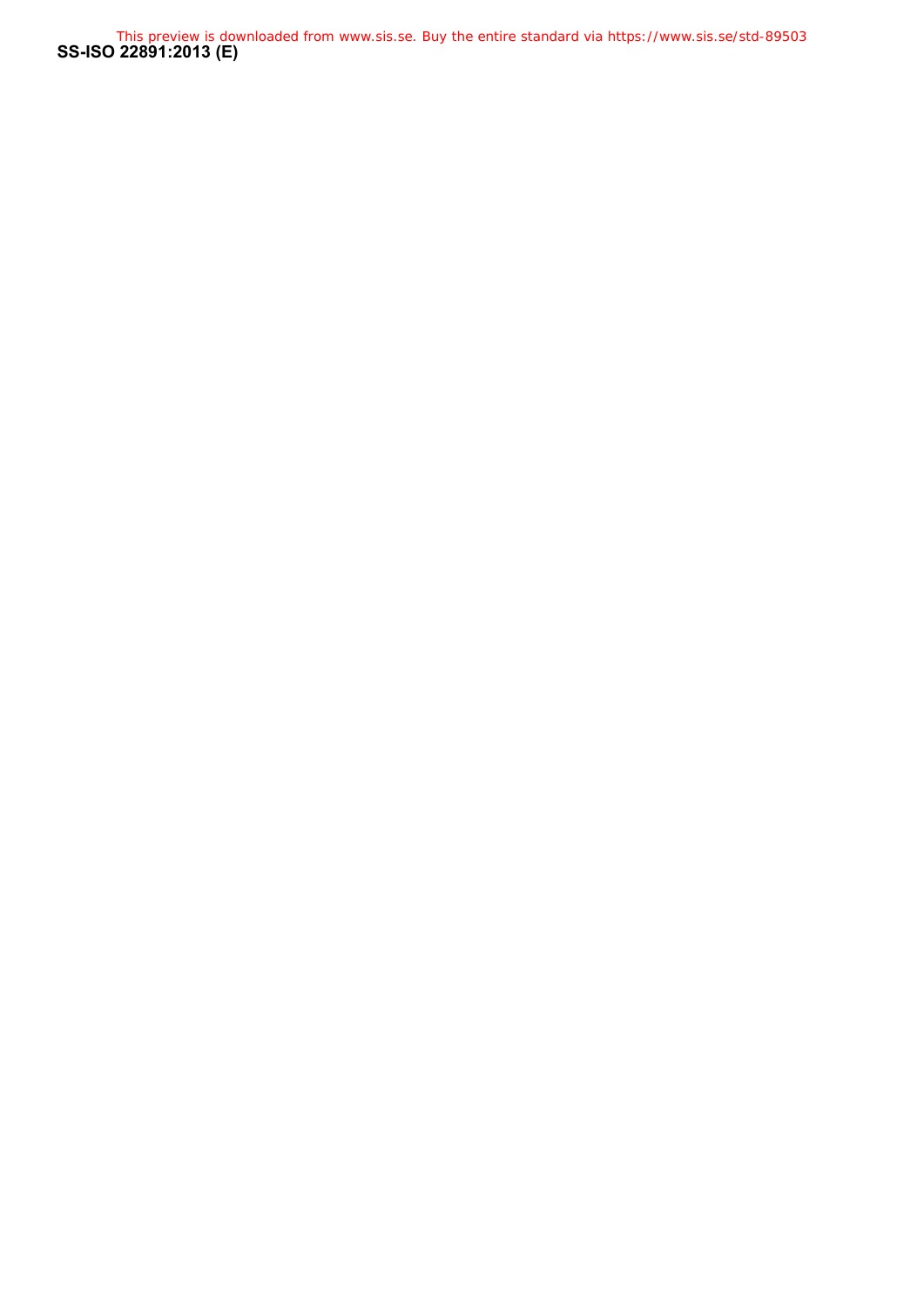## <span id="page-8-0"></span>**Paper — Determination of transmittance by diffuse reflectance measurement**

### **1 Scope**

This International Standard specifies a method for the calculation of transmittance based upon diffuse reflectance measurements.

The use of the method is restricted to white and near-white translucent papers (see 3.9). If it is necessary to determine the transmittance of papers which contain fluorescent whitening agents, the fluorescence emission is eliminated using the prescribed UV cut-off filter.

NOTE This means that, although this International Standard refers to ISO 2469, which permits the use of both filter colourimeters and abridged spectrophotometers, a filter colourimeter with no means of eliminating the emission of fluorescence is not suitable for this type of measurement if fluorescent whitening agents are present.

#### **2 Normative references**

The following referenced documents are indispensable for the application of this document. For dated references, only the edition cited applies. For undated references, the latest edition of the referenced document (including any amendments) applies.

ISO 186, *Paper and board — Sampling to determine average quality*

ISO 2469, *Paper, board and pulps — Measurement of diffuse radiance factor (diffuse reflectance factor)*

ASTM E308-06, *Standard Practice for Computing the Colors of Objects by Using the CIE System*

### **3 Terms and definitions**

For the purposes of this document, the following terms and definitions apply.

### **3.1**

#### **reflectance factor**

#### *R*

ratio of the radiation reflected by a body to that reflected by the perfect reflecting diffuser under the same conditions of illumination and detection

Note 1 to entry: This ratio is often expressed as a percentage.

### **3.2**

### **luminance factor (C)**

 $R_{\nu}$ 

reflectance factor weighted with reference to the colour matching function  $\bar{y}$  (λ) of the CIE 1931(2°) Standard Observer and the CIE illuminant C

Note 1 to entry: This property corresponds to the attribute of visual perception of the luminance of the reflecting surface. The strict definition refers to the luminous efficiency function (for photopic vision) *V*(*λ*). Since this function is identical with the *y* (*λ*) function, the latter is preferred here, since it is more familiar in a paper technology context and it is this function which is indicated in connection with the ASTM E308 tables necessary for the computations.

Note 2 to entry: Since the concept of "luminance" in this International Standard is strictly for small fields of view, it only embodies the *y* (*λ*) function of the CIE 1931(2°) Standard Observer. Thus, it is sufficient to only add the qualification (C) to indicate the CIE illuminant C, and not the full designation  $(C/2^{\circ})$ .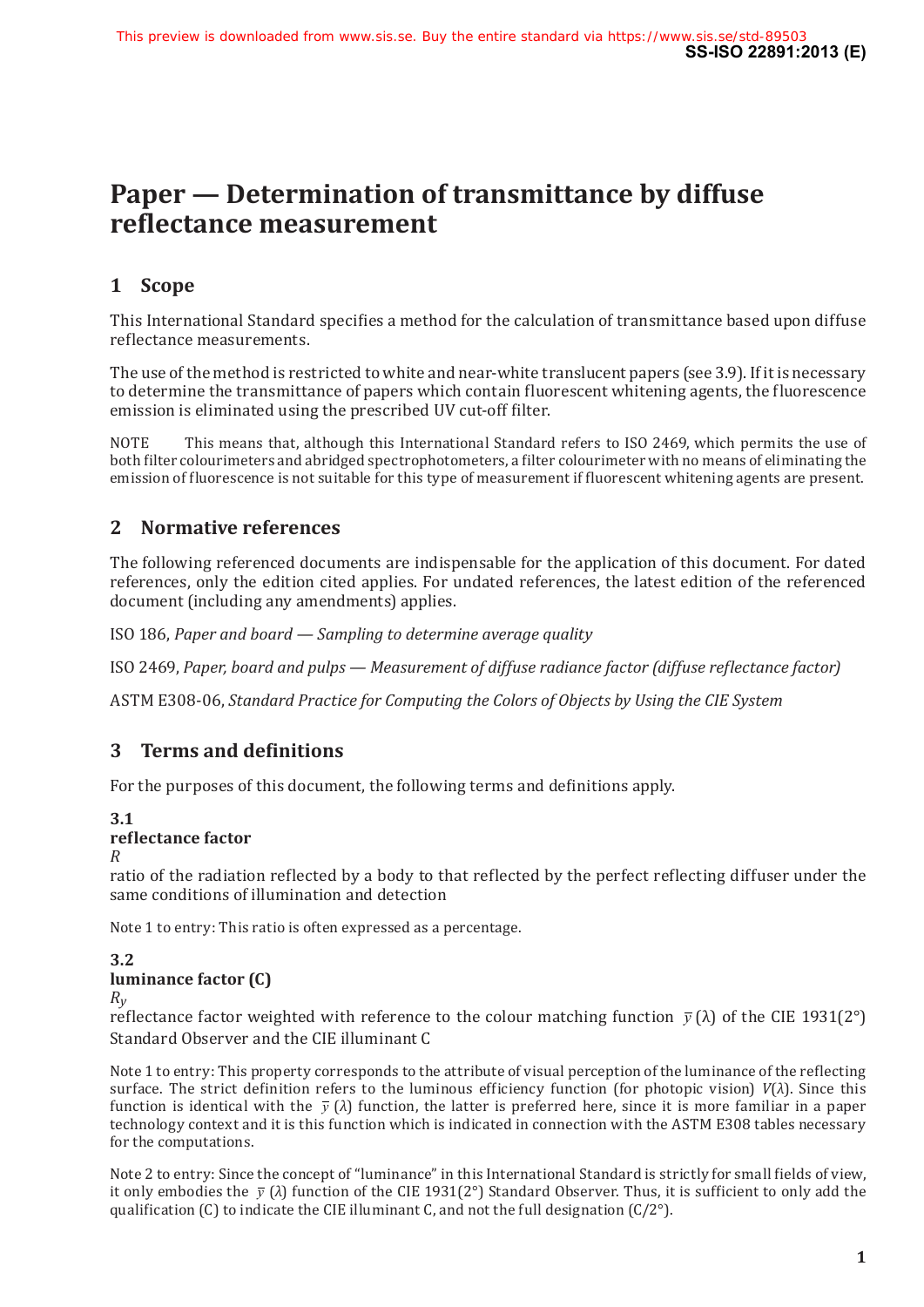#### **3.3**

#### **single-sheet luminance factor (C)**

*R*0

## luminance factor (C) of a single sheet of paper over a black cavity

#### **3.4**

### **white backing luminance factor (C)**

*R*w luminance factor (C) of a white backing

#### **3.5**

#### **intrinsic luminance factor (C)**

*R*∞

luminance factor (C) of a layer or pad of material thick enough to be opaque, i.e. such that increasing the thickness of the pad by doubling the number of sheets results in no change in the measured luminance factor

#### **3.6**

#### **transmittance**

*τ*

ratio of the transmitted radiant or luminous flux to the incident flux under given conditions

[CIE Publication 17.4:1987, 845-04-59]

#### **3.7**

#### **regular transmittance**

*τ*r ratio of the regularly transmitted part of the (whole) transmitted flux to the incident flux

[CIE Publication 17.4:1987, 845-04-61]

#### **3.8**

#### **diffuse transmittance**

*τ*d

ratio of the diffusely transmitted part of the (whole) transmitted flux to the incident flux

[CIE Publication 17.4:1987, 845-04-63]

Note 1 to entry:  $\tau = \tau_r + \tau_d$ .

#### **3.9**

#### **transparent medium**

medium in which the transmission is mainly regular and which usually has a high regular transmittance in the spectral range of interest

[CIE Publication 17.4:1987, 845-04-108]

Note 1 to entry: Objects may be seen distinctly through a medium, which is transparent in the visible region, if the geometric form of the medium is suitable.

#### **3.10**

#### **translucent medium**

medium which transmits visible radiation largely by diffuse transmission

[CIE Publication 17.4:1987, 845-04-109]

Note 1 to entry: Objects are not seen distinctly through a translucent medium.